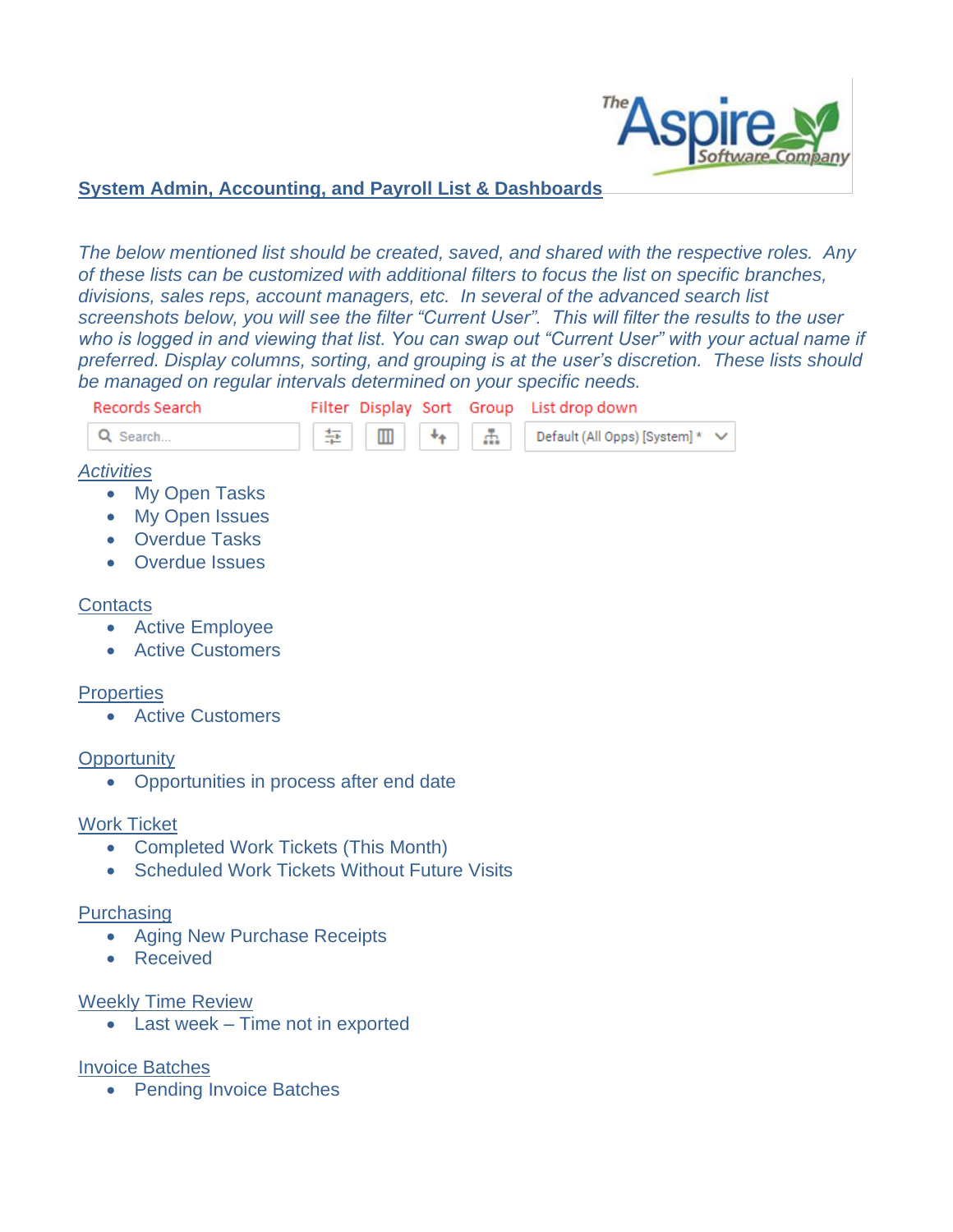## **Receivables**

• Open A/R

#### **Payments**

• Payments to Deposit

## **Deposits**

• New Deposits

## Reports

- O/U Excluding Zero
- Inventory Excluding Zero
- Certifications Expiring Through This Week
- Employee Incidents Created or Modified This Week
- Hours Pivot Last Weeks Payroll

## Application Configuration

- Pending Devices
- Active Users

## *Activities – My Open Tasks*

**Concept -** This list shows all of your tasks that have not been completed. Tip\* display and sort by due date.

**Action –** If task is complete, check the green check box in the bottom right corner.

| <b>Filter</b>                                          |                            |              |                    |              |                |               | ය            |
|--------------------------------------------------------|----------------------------|--------------|--------------------|--------------|----------------|---------------|--------------|
| <b>Condition (optional)</b><br>Example: 1 AND (2 or 3) |                            |              |                    |              |                |               |              |
| ORDER#                                                 | <b>FIELD NAME</b>          |              | <b>FILTER TYPE</b> |              | <b>VALUE</b>   |               |              |
| Ⅲ 1                                                    | <b>Activity Type</b>       |              | In                 | $\checkmark$ | Task           | $\checkmark$  | Ê            |
| $\mathbb{H}$ 2                                         | <b>Assigned To Contact</b> |              | In                 | $\checkmark$ | (Current User) | $\checkmark$  | Ê            |
| Ⅲ 3                                                    | <b>Status</b>              |              | In                 | $\checkmark$ | Open           | $\checkmark$  | Ê            |
|                                                        | Select One                 | $\checkmark$ |                    |              |                |               |              |
| <b>CLEAR ALL</b>                                       |                            |              |                    |              |                | <b>CANCEL</b> | <b>APPLY</b> |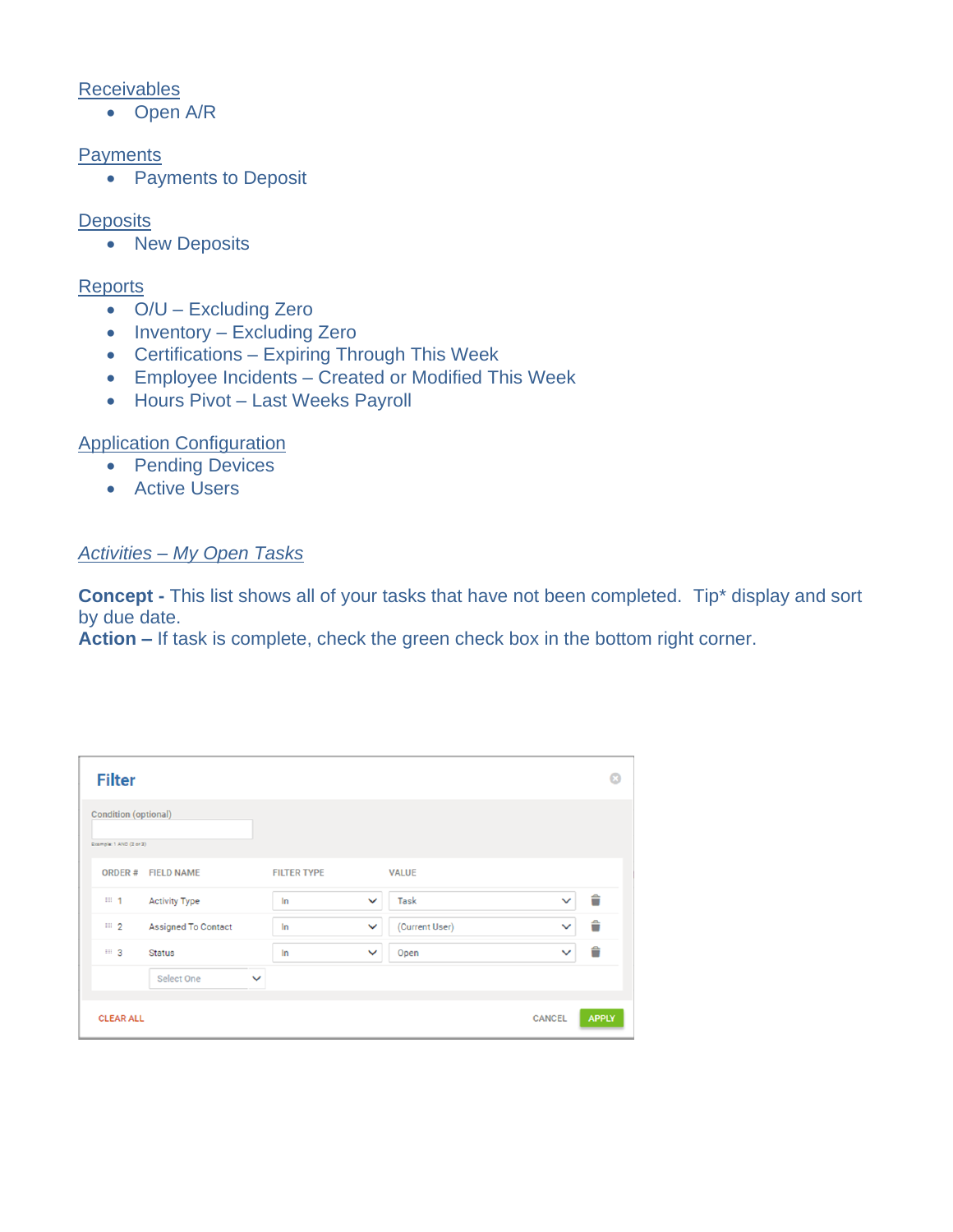## *Activities – My Open Issues*

**Concept -** This list shows all of your issues that have not been completed. Tip\* display and sort by due date.

**Action –** If issue is complete, check the green check box in the bottom right corner.

| <b>Filter</b>               |                      |              |                    |              |                |               |              |
|-----------------------------|----------------------|--------------|--------------------|--------------|----------------|---------------|--------------|
| <b>Condition (optional)</b> |                      |              |                    |              |                |               |              |
| Example: 1 AND (2 or 3)     |                      |              |                    |              |                |               |              |
| ORDER#                      | <b>FIELD NAME</b>    |              | <b>FILTER TYPE</b> |              | <b>VALUE</b>   |               |              |
| $H_1$ 1                     | <b>Activity Type</b> |              | In                 | $\checkmark$ | Issue          | $\checkmark$  | Ê            |
| $\mathbb{H}$ 2              | Assigned To Contact  |              | In                 | $\checkmark$ | (Current User) | $\checkmark$  | Ê            |
| ≡ 3                         | <b>Status</b>        |              | In                 | $\checkmark$ | Open           | $\checkmark$  | Ê            |
|                             | Select One           | $\checkmark$ |                    |              |                |               |              |
| <b>CLEAR ALL</b>            |                      |              |                    |              |                | <b>CANCEL</b> | <b>APPLY</b> |

*Activities – Overdue Tasks*

**Concept -** This list shows all overdue tasks that are in open status past their due date. Tip\* display and sort by due date and group by "Created by"

**Action –** If task is complete, check the green check box in the bottom right corner.

| <b>Filter</b>                                   |                      |              |                          |              |              |               | Ω            |
|-------------------------------------------------|----------------------|--------------|--------------------------|--------------|--------------|---------------|--------------|
| Condition (optional)<br>Example: 1 AND (2 or 3) |                      |              |                          |              |              |               |              |
| ORDER#                                          | <b>FIELD NAME</b>    |              | <b>FILTER TYPE</b>       |              | <b>VALUE</b> |               |              |
| $\mathbb{H} \mathbb{H}$<br>1                    | <b>Activity Type</b> |              | In                       | $\checkmark$ | Task         | $\checkmark$  | Ê            |
| $\mathbb{H}$ 2                                  | Due Date             |              | <b>Through Yesterday</b> | $\checkmark$ |              |               | Ê            |
| <b>III</b> 3                                    | <b>Status</b>        |              | In                       | $\checkmark$ | Open         | $\checkmark$  | û            |
|                                                 | Select One           | $\checkmark$ |                          |              |              |               |              |
| <b>CLEAR ALL</b>                                |                      |              |                          |              |              | <b>CANCEL</b> | <b>APPLY</b> |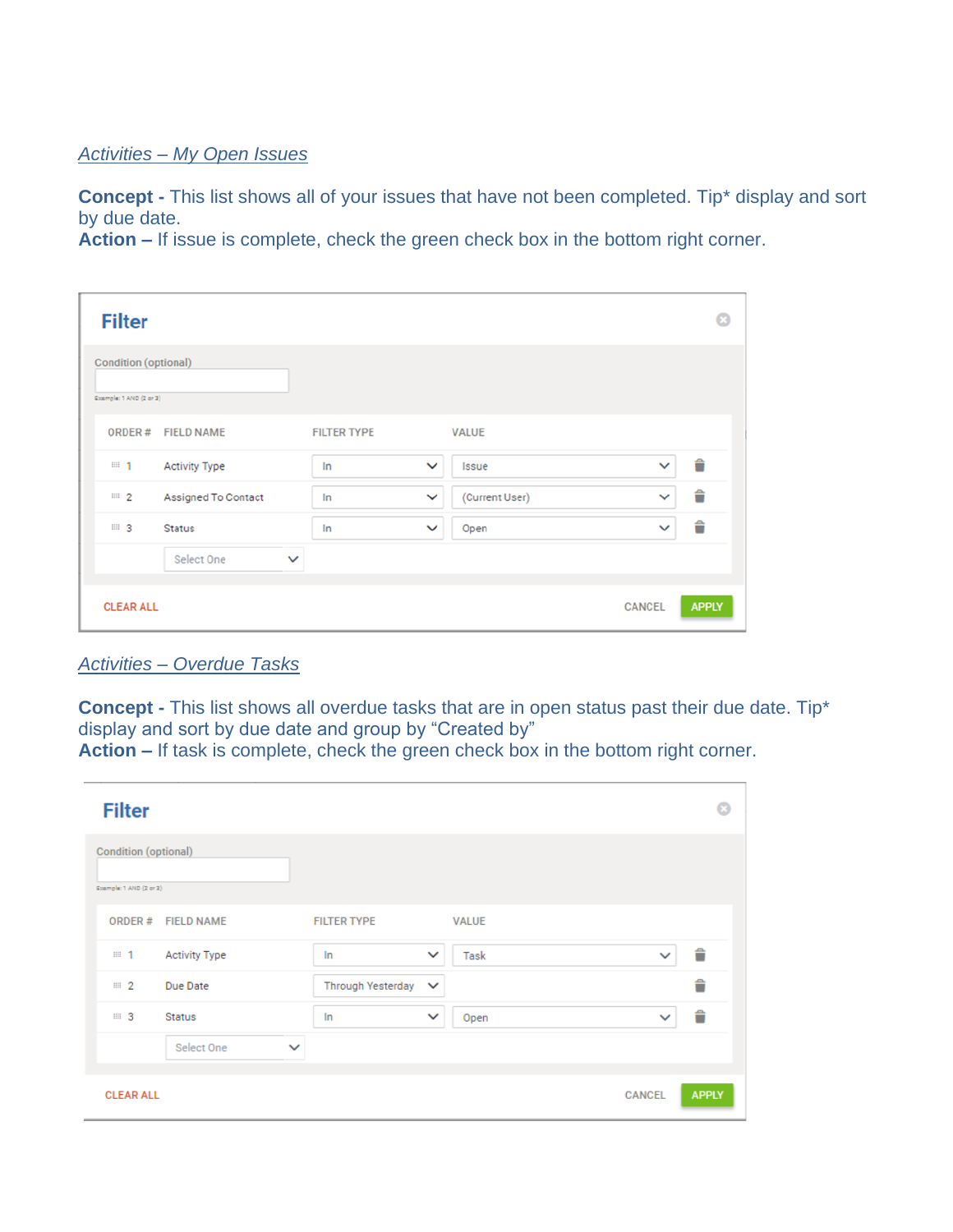#### *Activities – Overdue Issues*

**Concept -** This list shows all overdue issues that are in open status past their due date. Tip\* display and sort by due date and group by "Created by"

**Action –** If issue is complete, check the green check box in the bottom right corner.

| <b>Filter</b>                                          |                          |                       | ය                             |
|--------------------------------------------------------|--------------------------|-----------------------|-------------------------------|
| <b>Condition (optional)</b><br>Example: 1 AND (2 or 2) |                          |                       |                               |
| ORDER#<br><b>FIELD NAME</b>                            | <b>FILTER TYPE</b>       | <b>VALUE</b>          |                               |
| <b>Activity Type</b><br>III 1                          | In                       | $\checkmark$<br>Issue | Ê<br>$\checkmark$             |
| $\mathbb{H}$ 2<br>Due Date                             | <b>Through Yesterday</b> | $\checkmark$          | Ê                             |
| <b>EII</b> 3<br><b>Status</b>                          | In                       | $\checkmark$<br>Open  | Ê<br>$\checkmark$             |
| Select One                                             | $\checkmark$             |                       |                               |
| <b>CLEAR ALL</b>                                       |                          |                       | <b>APPLY</b><br><b>CANCEL</b> |

#### *Contacts - Active Employees*

**Concept –** This list shows all active employees. This list can be used to manage employee's HR information, contact info, and to maintain accurate employee counts. Tip\* Group by job title. **Action –** Verify accuracy of employee contact information, count, and activity.

| <b>Filter</b>                                   |                   |                    |              |              |               | Ω            |
|-------------------------------------------------|-------------------|--------------------|--------------|--------------|---------------|--------------|
| Condition (optional)<br>Example: 1 AND (2 or 3) |                   |                    |              |              |               |              |
| ORDER#                                          | <b>FIELD NAME</b> | <b>FILTER TYPE</b> |              | <b>VALUE</b> |               |              |
| <b>III</b> 1                                    | Active            | Equals             | $\checkmark$ | <b>YES</b>   | $\checkmark$  | Ê            |
| $\equiv 2$                                      | Contact Type      | In                 | $\checkmark$ | Employee     | $\checkmark$  | Ê            |
|                                                 | Select One        | $\checkmark$       |              |              |               |              |
|                                                 |                   |                    |              |              |               |              |
| <b>CLEAR ALL</b>                                |                   |                    |              |              | <b>CANCEL</b> | <b>APPLY</b> |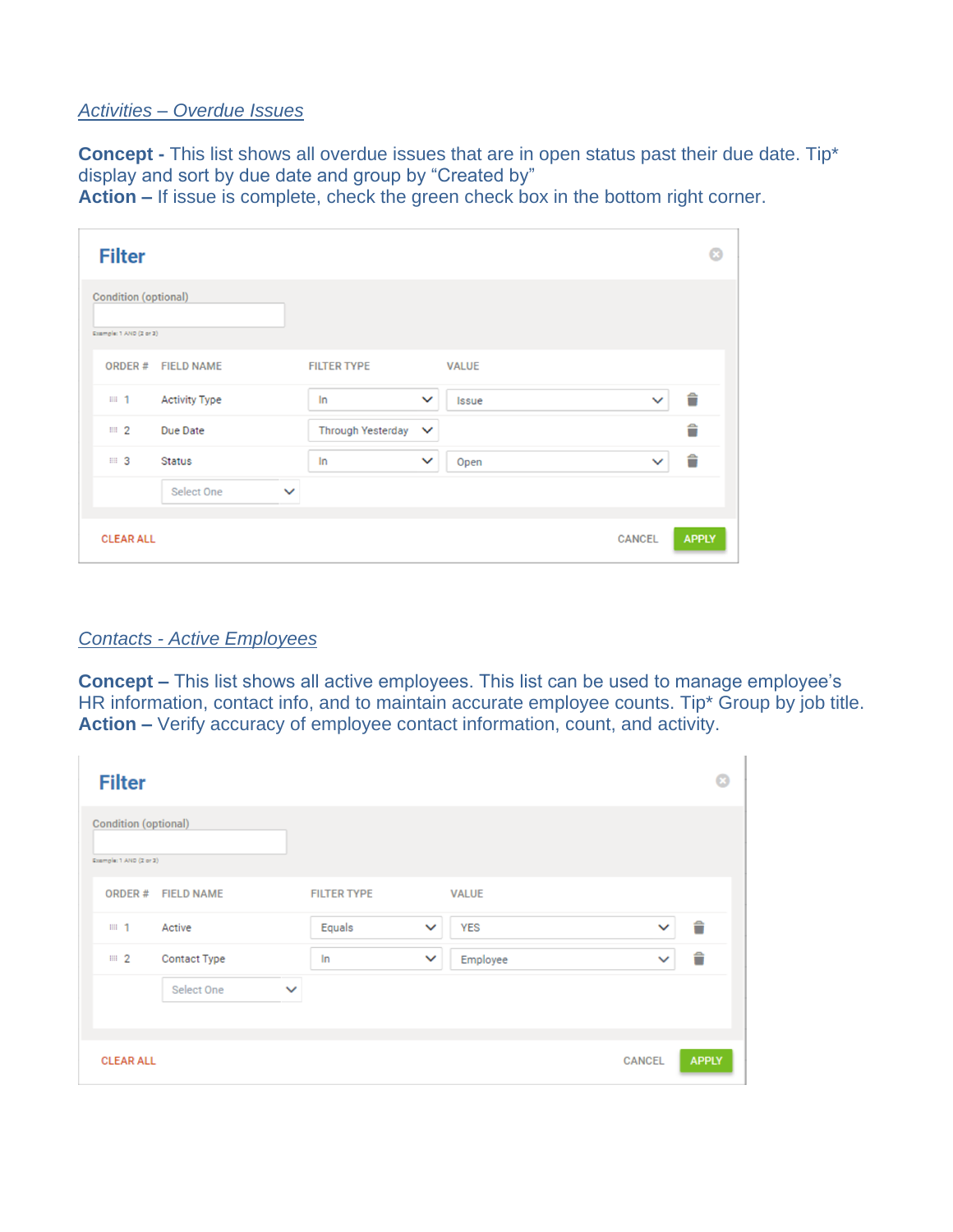#### *Contacts - Active Customers*

**Concept –** This list shows all active customers. This list can be used to manage customer contact information, status (contact type), and general CRM. Tip\* Display new task, new appt, new email, and new issue to quickly create activities regarding these customers. **Action –** Bulk email customers, manage contact type/status, and general CRM activities.

| <b>Filter</b>               |                            |                    |                          |               |              |
|-----------------------------|----------------------------|--------------------|--------------------------|---------------|--------------|
| <b>Condition (optional)</b> |                            |                    |                          |               |              |
| Example: 1 AND (2 or 3)     |                            |                    |                          |               |              |
| ORDER#                      | <b>FIELD NAME</b>          | <b>FILTER TYPE</b> | <b>VALUE</b>             |               |              |
| III 1                       | Active                     | Equals             | YES<br>$\checkmark$      | $\checkmark$  | Ê            |
| $\cdots$ 2                  | Contact Type               | In                 | $\checkmark$<br>Customer | $\checkmark$  | Ê            |
|                             | Select One<br>$\checkmark$ |                    |                          |               |              |
|                             |                            |                    |                          |               |              |
|                             |                            |                    |                          |               |              |
| <b>CLEAR ALL</b>            |                            |                    |                          | <b>CANCEL</b> | <b>APPLY</b> |

#### *Properties - Active Customers*

**Concept –** This list is used to view all active customers. This list can be used to manage customer property information, status, and general CRM activities. Tip\* Display new task, new appt, new email, and new issue to quickly create activities regarding the properties. Group by property status.

T.

**Action –** Manage status, property details, and create general CRM activities.

| <b>Filter</b>                                   |              |                        |              |               |              |
|-------------------------------------------------|--------------|------------------------|--------------|---------------|--------------|
| Condition (optional)<br>Example: 1 AND (2 or 2) |              |                        |              |               |              |
| ORDER#<br><b>FIELD NAME</b>                     |              | <b>FILTER TYPE</b>     | <b>VALUE</b> |               |              |
| Active<br><b>田</b> 1                            |              | Equals<br>$\checkmark$ | <b>YES</b>   | $\checkmark$  | Ê            |
| <b>III</b> 2<br><b>Status</b>                   |              | In<br>$\checkmark$     | Customer     | $\checkmark$  | Ê            |
| Select One                                      | $\checkmark$ |                        |              |               |              |
| <b>CLEAR ALL</b>                                |              |                        |              | <b>CANCEL</b> | <b>APPLY</b> |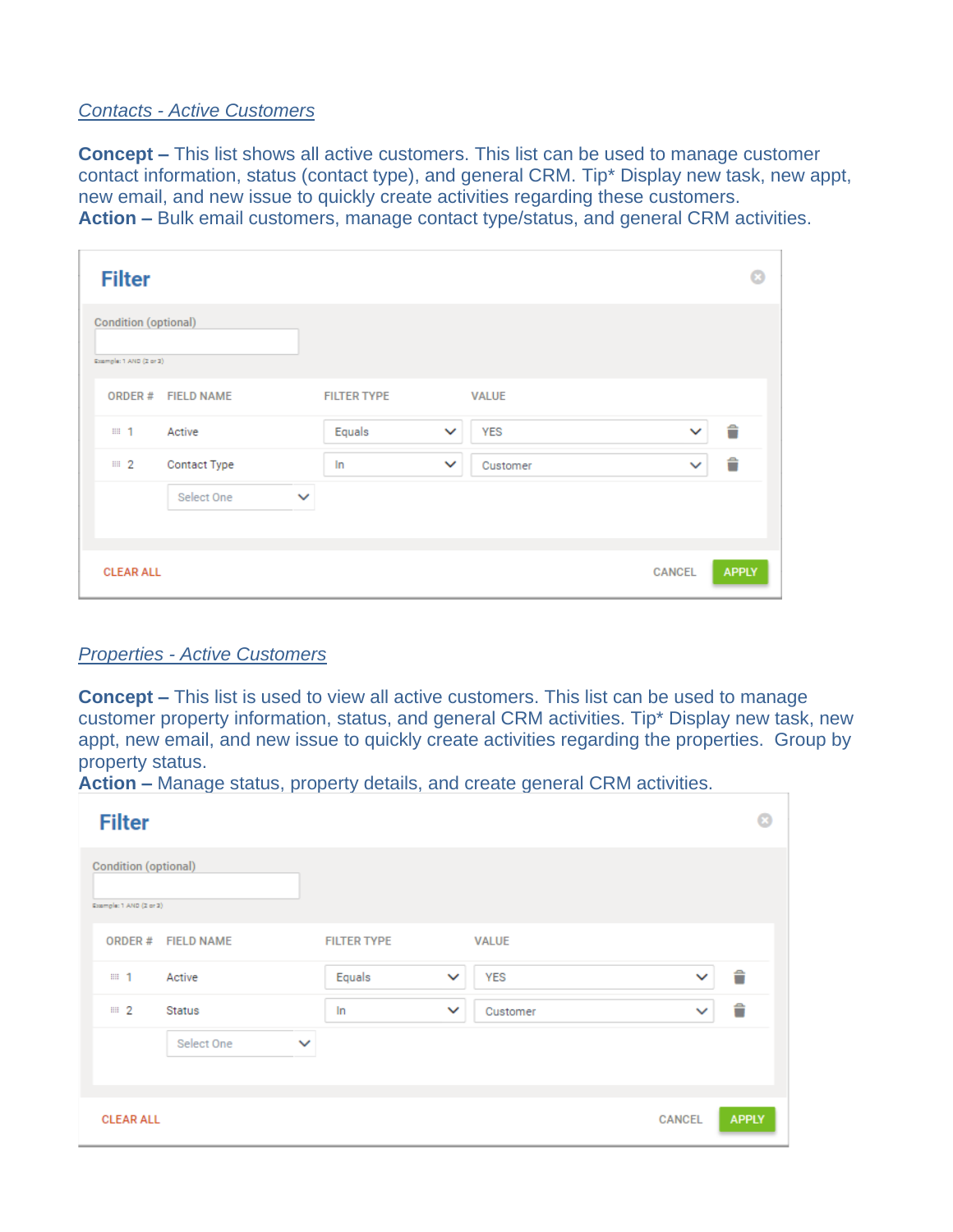#### *Opportunity - Opportunities in process after end date*

**Concept –** This list should be maintained as close to zero as possible and is used to identify opportunities that should be in a complete status based on the opportunity end date that are still in production. The opportunities that display in this list can create revenue discrepancies. **Action -** Drill into the opportunity work tickets to review which tickets are not completed or cancelled. Complete or cancel as necessary.

| <b>Filter</b>                                          |                   |                          |              |                                                                        |              |
|--------------------------------------------------------|-------------------|--------------------------|--------------|------------------------------------------------------------------------|--------------|
| <b>Condition (optional)</b><br>Example: 1 AND (2 or 2) |                   |                          |              | Your system may call this status<br>"In Process" or "In Process Edited |              |
| ORDER#                                                 | <b>FIELD NAME</b> | <b>FILTER TYPE</b>       |              | <b>VALUE</b>                                                           |              |
| III 1                                                  | <b>Job Status</b> | In                       | $\checkmark$ | In Production<br>$\checkmark$                                          | Ê            |
| $\equiv 2$                                             | <b>End Date</b>   | <b>Through Yesterday</b> | $\checkmark$ |                                                                        | ≙            |
|                                                        | Select One        | $\checkmark$             |              |                                                                        |              |
| <b>CLEAR ALL</b>                                       |                   |                          |              | <b>CANCEL</b>                                                          | <b>APPLY</b> |

## *Work Tickets - Completed Work Tickets (This Month)*

**Concept –** This list is used to verify weekly efficiencies, costs, and to compare the difference between the anticipated start date and completed date. Compare gross margin %, drive time %, anticipated start date, est vs act labor, materials, equipment, sub, and other costs. Tip\* Group by crew leader.

**Action –** Question hour discrepancies, cost variances, excessive drive time. Verify that the correct ticket was completed by comparing anticipated start date vs completed date. Adjust status, time entry, and ticket costs as necessary.

| <b>Filter</b>           |                       |              |                    |              |              |               |              |
|-------------------------|-----------------------|--------------|--------------------|--------------|--------------|---------------|--------------|
| Condition (optional)    |                       |              |                    |              |              |               |              |
| Example: 1 AND (2 or 2) |                       |              |                    |              |              |               |              |
|                         | ORDER # FIELD NAME    |              | <b>FILTER TYPE</b> |              | <b>VALUE</b> |               |              |
| <b>田</b> 1              | <b>Completed Date</b> |              | <b>This Month</b>  | $\checkmark$ |              |               | Ê            |
|                         | Select One            | $\checkmark$ |                    |              |              |               |              |
|                         |                       |              |                    |              |              |               |              |
|                         |                       |              |                    |              |              |               |              |
| <b>CLEAR ALL</b>        |                       |              |                    |              |              | <b>CANCEL</b> | <b>APPLY</b> |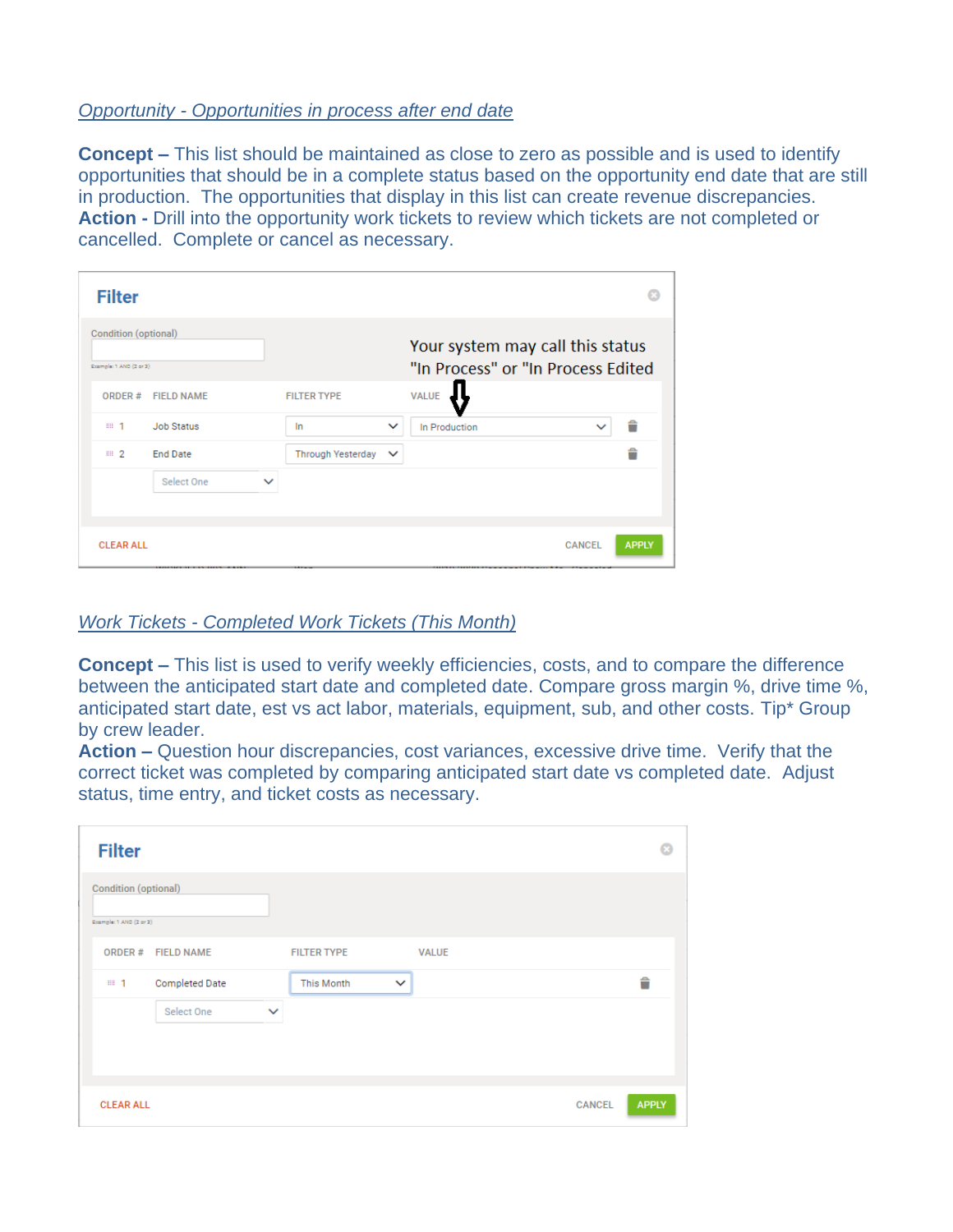#### *Work Tickets - Scheduled Work Tickets Without Future Visits*

**Concept -** This list should be maintained as close to zero work tickets as possible. This list shows work tickets that have been scheduled at some point in the past, with no future visits scheduled for return to complete the work.

**Action -** Complete the work ticket or schedule a future visit.

| <b>Filter</b>                                   |              |                          |              |              |               |              |
|-------------------------------------------------|--------------|--------------------------|--------------|--------------|---------------|--------------|
| Condition (optional)<br>Example: 1 AND (2 or 2) |              |                          |              |              |               |              |
| ORDER#<br><b>FIELD NAME</b>                     |              | <b>FILTER TYPE</b>       |              | <b>VALUE</b> |               |              |
| <b>Status</b><br>III 1                          |              | In                       | $\checkmark$ | Scheduled    | $\checkmark$  | Ê            |
| <b>Scheduled Start Date</b><br>$\cdots$ 2       |              | <b>Through Yesterday</b> | $\checkmark$ |              |               | Ê            |
| <b>EE</b> 3<br><b>Future Visits</b>             |              | Equals                   | $\checkmark$ | 0            |               | Ê            |
| Select One                                      | $\checkmark$ |                          |              |              |               |              |
| <b>CLEAR ALL</b>                                |              |                          |              |              | <b>CANCEL</b> | <b>APPLY</b> |

#### *Purchasing - Aging New Purchase Receipts*

**Concept –** This list shows purchase receipts that could potentially be received. Purchase can be ok if not received, as long as the order is still relevant and/or not truly received. **Action –** Leave be if the purchase order is still pending receipt. If materials are in possession, receive the receipt. If the receipt is no longer relevant, delete the receipt.

|                                                 |        | Filter Display Sort Group |              |                              |       |  |
|-------------------------------------------------|--------|---------------------------|--------------|------------------------------|-------|--|
| Condition (Optional)<br>Example: 1 AND (2 OR 3) |        |                           |              |                              |       |  |
|                                                 | Order# | Field Name                |              | Filter Type                  | Value |  |
|                                                 |        | Created Date              |              | $\sim$<br>Through Last Month |       |  |
|                                                 |        | Receipt Status Name       |              | $\sim$                       | New X |  |
|                                                 |        |                           | $\checkmark$ |                              |       |  |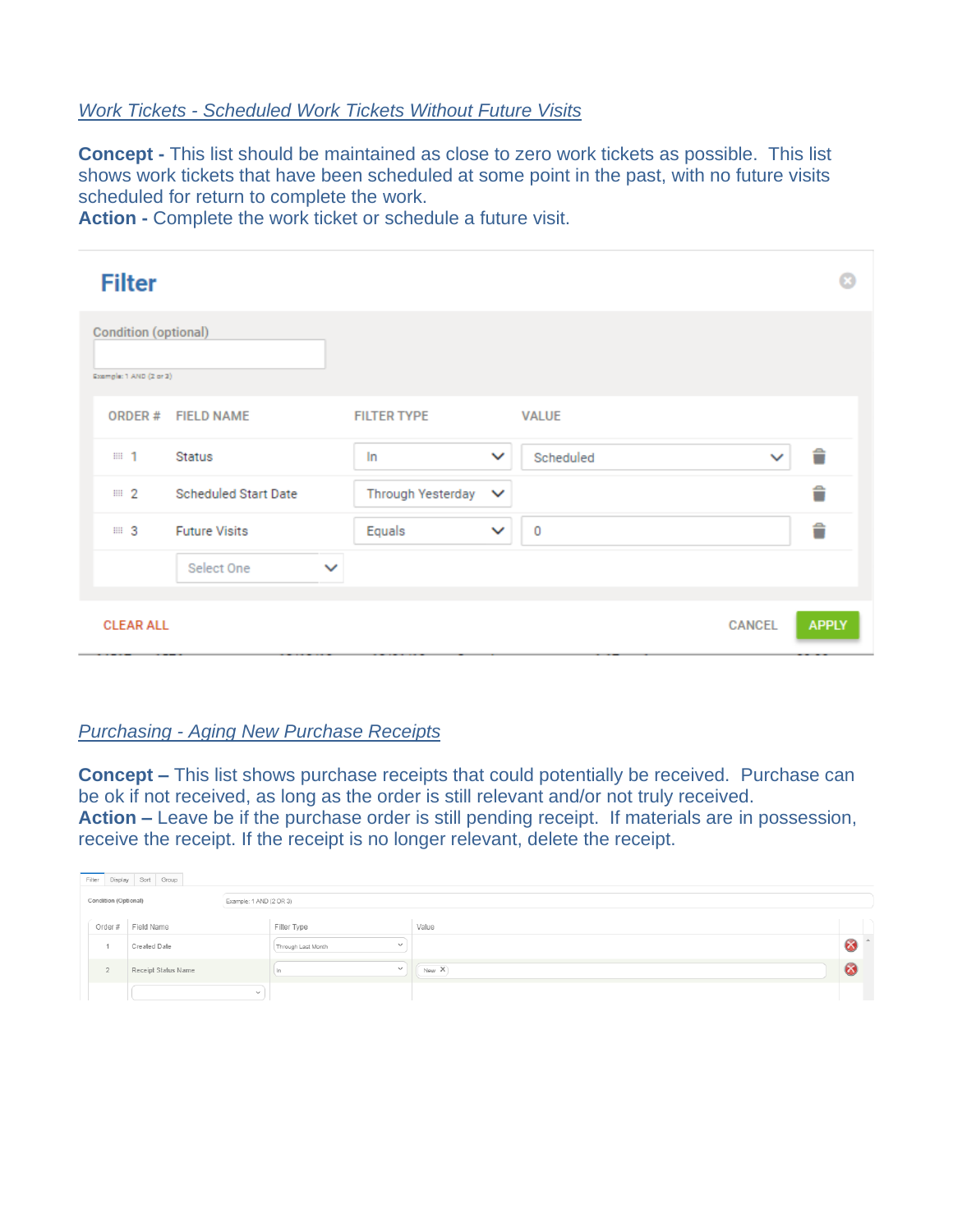#### *Purchasing – Received Purchase Receipts*

**Concept –** This list shows received purchase receipts awaiting the vendor invoice and approval to be sent to accounting. Tip\* Display/sort by received date and group by "Created By" for more transparency in the list results.

**Action –** Upon receiving the invoice, add invoice date, invoice #, correct the item prices, add extra cost if applicable, and approve.

|                                                 |        | Filter Display Sort Group |              |             |            |  |
|-------------------------------------------------|--------|---------------------------|--------------|-------------|------------|--|
| Condition (Optional)<br>Example: 1 AND (2 OR 3) |        |                           |              |             |            |  |
|                                                 | Order# | Field Name                |              | Filter Type | Value      |  |
|                                                 |        | Receipt Status Name       |              |             | Received X |  |
|                                                 |        |                           | $\checkmark$ |             |            |  |

## *Weekly Time Review - Not Exported*

**Concept –** This list shows all time not exported. The user can toggle between weeks using the date selector or blue arrows. Depending on the payroll period cutoff date, a deadline should be identified for when the prior weeks' time should all be in an exported status.

**Action –** Any time found not exported after the cut off date should be reviewed with that employee's manager. The time should ultimately be approved and exported or deleted.

| <b>Filter</b>                                          |              |                    |                          |        |              |
|--------------------------------------------------------|--------------|--------------------|--------------------------|--------|--------------|
| <b>Condition (optional)</b><br>Example: 1 AND (2 or 3) |              |                    |                          |        |              |
| ORDER#<br><b>FIELD NAME</b>                            |              | <b>FILTER TYPE</b> | <b>VALUE</b>             |        |              |
| Ⅲ 1<br>Status                                          |              | Does Not Equal     | $\checkmark$<br>Exported |        | Ê            |
| Select One                                             | $\checkmark$ |                    |                          |        |              |
|                                                        |              |                    |                          |        |              |
| <b>CLEAR ALL</b>                                       |              |                    |                          | CANCEL | <b>APPLY</b> |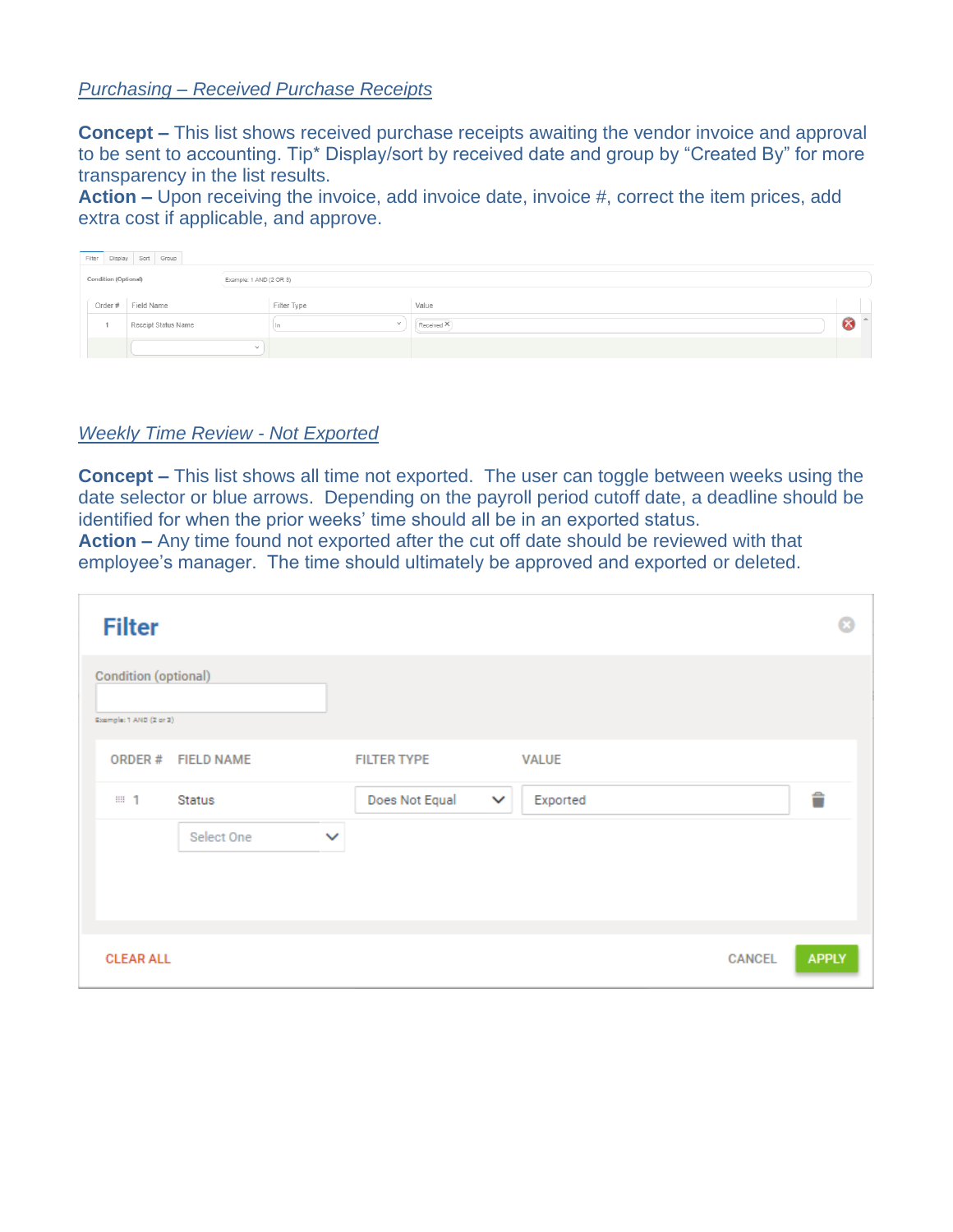#### *Invoice Batches - Pending Invoice Batches*

**Concept –** This list shows all invoice batches in a pending status. In this status, the invoices are out of invoicing assistant, but have not been printed or emailed to the predetermined contacts. In this status, the invoice can still be modified and reviewed by the account manager or operations manager of the property.

**Action –** Review the invoices within the invoice batch to verify accuracy and amount totals. When all invoices have been reviewed, complete the batch, choose the format, and print/email to the predetermined contacts.

|                      | Filter Display Sort Group |                         |                                  |       |  |
|----------------------|---------------------------|-------------------------|----------------------------------|-------|--|
| Condition (Optional) |                           | Example: 1 AND (2 OR 3) |                                  |       |  |
| Order#               | Field Name                |                         | Filter Type                      | Value |  |
|                      | Date Completed            |                         | $\checkmark$<br>Custom - Is Null |       |  |
|                      |                           | $\checkmark$            |                                  |       |  |

#### *Receivables - Open A/R*

**Concept –** This list shows all open accounts receivable. The balances are determined by the companies total unpaid invoice amounts less nonapplied credits and payments. Tip\* display the "add payment" to easily apply payments from the list.

**Action –** Apply new payment by clicking the add payment icon.

|                      |         | Filter Display Sort Group |  |                         |                |              |       |     |
|----------------------|---------|---------------------------|--|-------------------------|----------------|--------------|-------|-----|
| Condition (Optional) |         |                           |  | Example: 1 AND (2 OR 3) |                |              |       |     |
|                      | Order # | Field Name                |  |                         | Filter Type    |              | Value |     |
|                      |         | Balance                   |  |                         | Does Not Equal | $\checkmark$ |       | ΙX. |
|                      |         |                           |  | $\checkmark$            |                |              |       |     |

## *Payments - Payments to Deposit*

**Concept –** This list shows all payments that have not been added to a deposit.

Action – Check the box to the left of the payment row or use the bulk check box and create the deposit on the gear in the lower right corner.

|                      | Filter Display Sort Group |                         |                        |               |          |  |
|----------------------|---------------------------|-------------------------|------------------------|---------------|----------|--|
| Condition (Optional) |                           | Example: 1 AND (2 OR 3) |                        |               |          |  |
| Order#               | Field Name                |                         | Filter Type            | Value         |          |  |
|                      | Payment Type              |                         | $\sim$<br>Not In       | Credit Memo X |          |  |
| $\sim$               | Deposited                 |                         | $\checkmark$<br>Equals | ! No          | $\infty$ |  |
|                      |                           | $\checkmark$            |                        |               |          |  |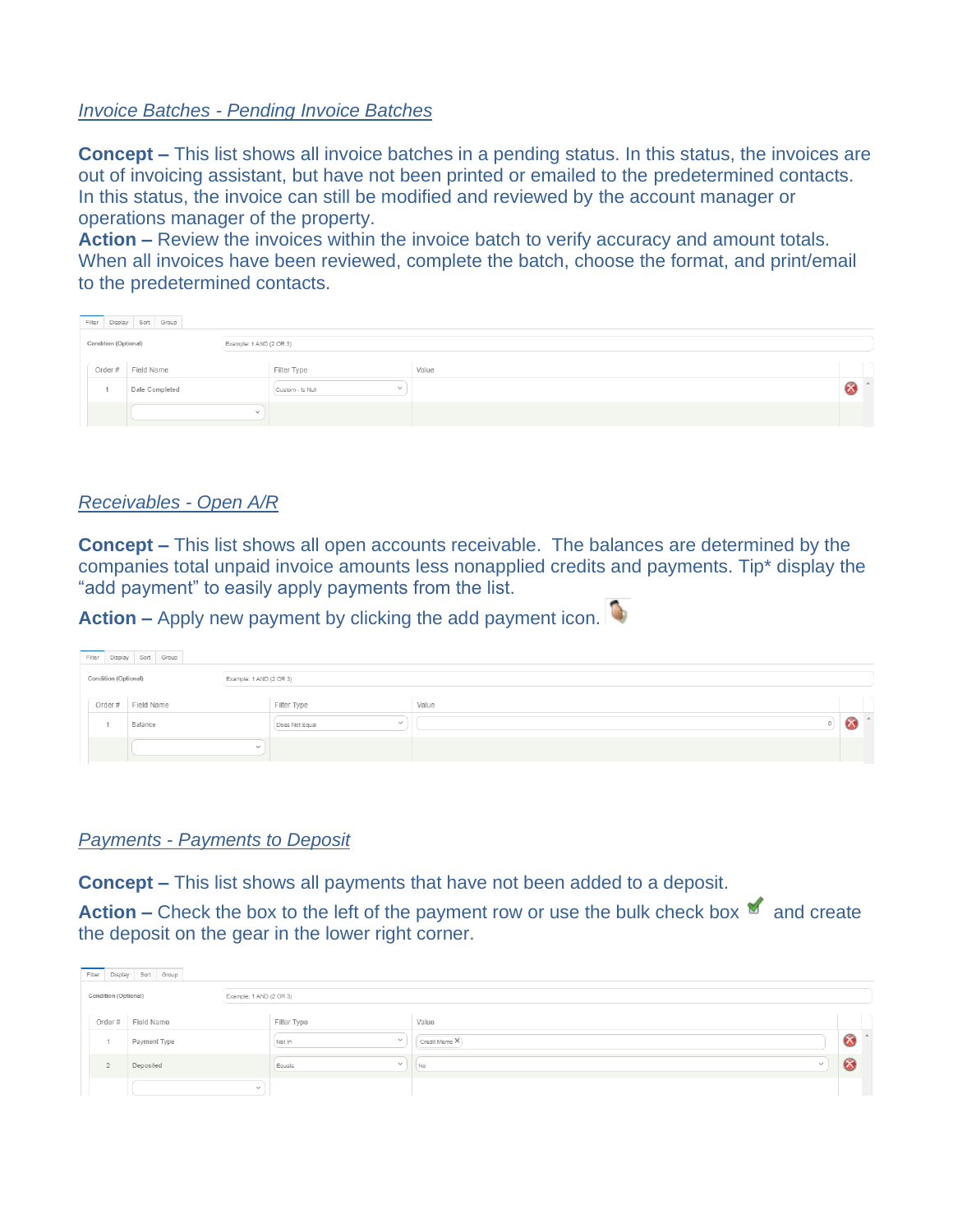## *Deposits - New Deposits*

**Concept** – This list shows all deposits that have not been sent to the accounting system. **Action –** Drill into the deposit, verify the total, and "Send to Accounting" on the gear in the lower right corner.

|                      | Filter Display Sort Group |                         |                  |       |  |
|----------------------|---------------------------|-------------------------|------------------|-------|--|
| Condition (Optional) |                           | Example: 1 AND (2 OR 3) |                  |       |  |
| Order#               | Field Name                |                         | Filter Type      | Value |  |
|                      | Deposit Status            |                         | $\sim$<br>Equals | new   |  |
|                      |                           | $\checkmark$            |                  |       |  |

#### *Reports – Revenue Over Under Report – Excluding Zero*

**Concept –** This list shows all opportunities that have a difference between the total amount earned and the total amount invoiced on the opportunity. Opportunities should not have an over/under once they are completed and fully invoiced. This list can identify situations to invoice customers for completed work, ensure operations is maintaining their tickets, and confirm the accuracy of the revenue reporting at the end of month.

**Action –** Invoice customers were earned is greater than invoiced. Complete tickets when applicable if invoiced is greater than earned.

| <b>Filter</b>                                          |                   |              |                                |              |               |              |
|--------------------------------------------------------|-------------------|--------------|--------------------------------|--------------|---------------|--------------|
| <b>Condition (optional)</b><br>Example: 1 AND (2 or 2) |                   |              |                                |              |               |              |
| ORDER#                                                 | <b>FIELD NAME</b> |              | <b>FILTER TYPE</b>             | <b>VALUE</b> |               |              |
| <b>III</b> 1                                           | Over/Under        |              | Does Not Equal<br>$\checkmark$ | 0            |               | Ê            |
|                                                        | Select One        | $\checkmark$ |                                |              |               |              |
|                                                        |                   |              |                                |              |               |              |
|                                                        |                   |              |                                |              |               |              |
| <b>CLEAR ALL</b>                                       |                   |              |                                |              | <b>CANCEL</b> | <b>APPLY</b> |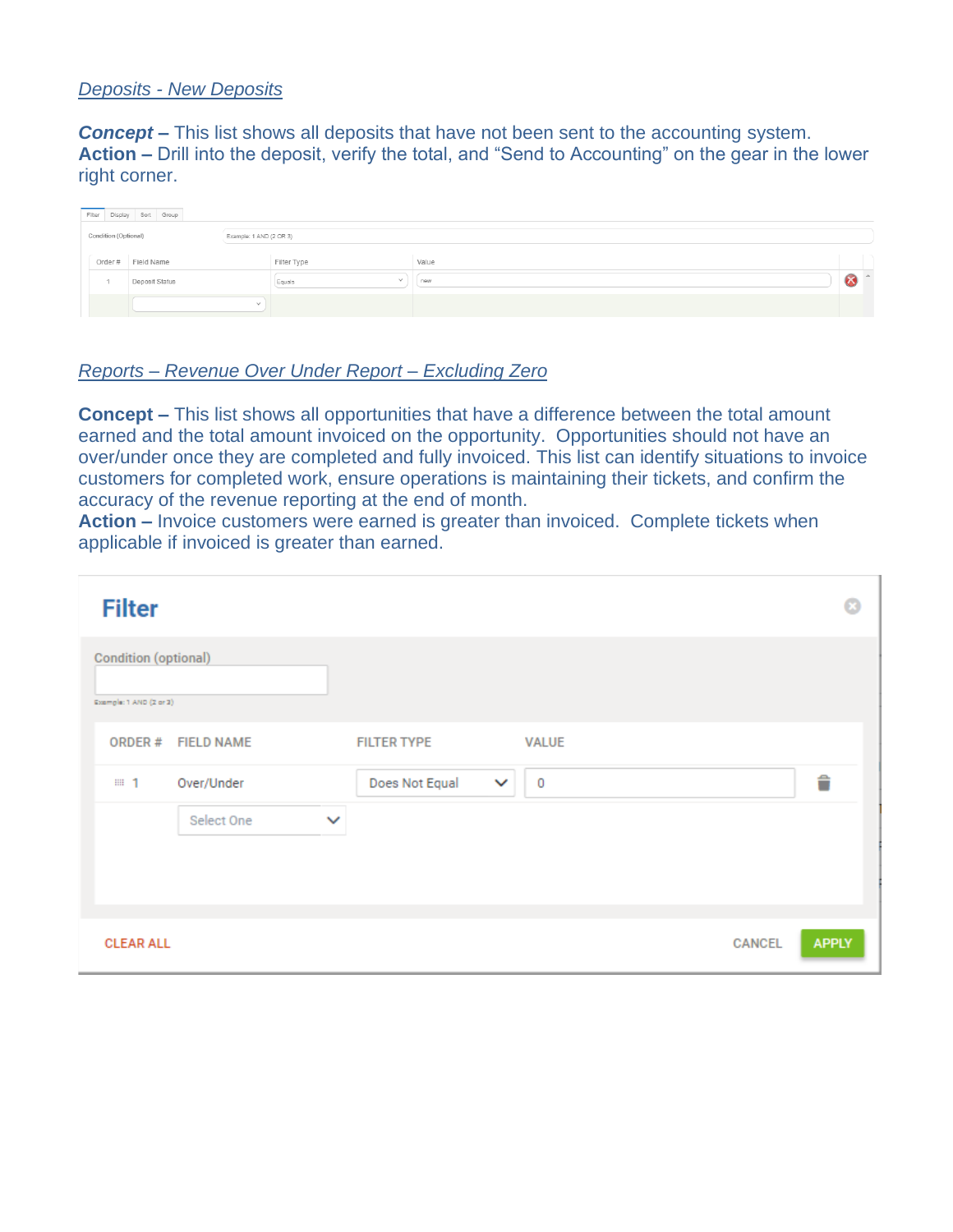# *Inventory – Excluding Zero*

**Concept –** This list shows all items in inventory that have a positive or negative quantity. Purchases into inventory create positive values. Allocations out to work tickets decreases inventory. Aspire allows negative quantities when the allocations out exceed the purchased quantities in.

**Action -** True up the on hand quantity at the end of each month. Adjustments to the on hand quantity will create journal entries on the EOM inventory tab. Increases to the on hand quantity will credit COGS and debit inventory holding. Decreases will debit COGS and credit inventory holding.

|                      | Filter Display Sort Group |                         |                          |       |  |
|----------------------|---------------------------|-------------------------|--------------------------|-------|--|
| Condition (Optional) |                           | Example: 1 AND (2 OR 3) |                          |       |  |
|                      | Order # Field Name        |                         | Filter Type              | Value |  |
|                      | Quantity                  |                         | $\sim$<br>Does Not Equal |       |  |
|                      |                           | $\checkmark$            |                          |       |  |

## *Certifications – Expiring Through This Month*

**Concept –** This list shows all certifications of with an expiration date through this month. Tip\* periodically switch the filter to see near future expiring certifications. **Action –** Update new certification and expiration dates where applicable.

| <b>Filter</b>                                          |                        |              |                            |              |        |              |
|--------------------------------------------------------|------------------------|--------------|----------------------------|--------------|--------|--------------|
| <b>Condition (optional)</b><br>Example: 1 AND (2 or 3) |                        |              |                            |              |        |              |
| ORDER#                                                 | <b>FIELD NAME</b>      |              | <b>FILTER TYPE</b>         | <b>VALUE</b> |        |              |
| <b>田</b> 1                                             | <b>Expiration Date</b> |              | This Month<br>$\checkmark$ |              |        | Ê            |
|                                                        | Select One             | $\checkmark$ |                            |              |        |              |
|                                                        |                        |              |                            |              |        |              |
|                                                        |                        |              |                            |              |        |              |
| <b>CLEAR ALL</b>                                       |                        |              |                            |              | CANCEL | <b>APPLY</b> |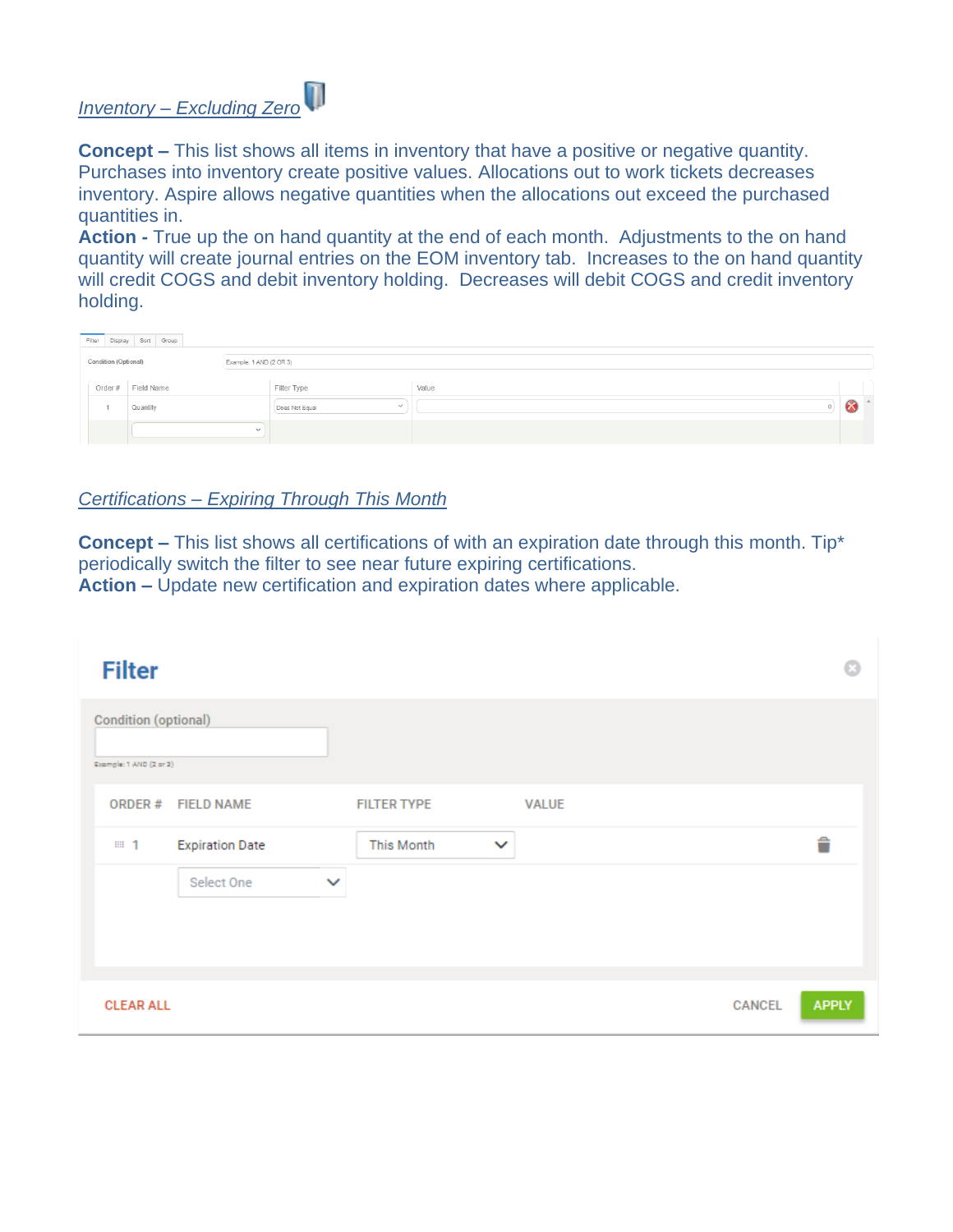## *Employee Incidents – Created or Modified This Week*

**Concept –** This list shows all incidents created this week. Tip<sup>\*</sup> group by employee incident type and display created by.

**Action –** Review employee incidents for comments, updates, and follow up where necessary.

| <b>Filter</b>                                               |              |                    |              |              |        |              |
|-------------------------------------------------------------|--------------|--------------------|--------------|--------------|--------|--------------|
| Condition (optional)<br>(1 or 2)<br>Example: 1 AND (2 or 2) |              | Condition Required |              |              |        |              |
| <b>FIELD NAME</b><br>ORDER#                                 |              | <b>FILTER TYPE</b> |              | <b>VALUE</b> |        |              |
| <b>Created Date</b><br>III 1                                |              | <b>This Week</b>   | $\checkmark$ |              |        | Ê            |
| <b>Last Modified Date</b><br>$\mathbb{H}$ 2                 |              | <b>This Week</b>   | $\checkmark$ |              |        | Ê            |
| Select One                                                  | $\checkmark$ |                    |              |              |        |              |
| <b>CLEAR ALL</b>                                            |              |                    |              |              | CANCEL | <b>APPLY</b> |

## *Hours Pivot – Last Weeks Payroll*

**Concept –** This hours pivot report shows a breakdown of the total payroll for the prior week. This report will assist in reconciling payroll and can also provide detailed pay code information by employee. Tip\* Division, service type, and property can be temporarily moved left or right for different grouping views.

**Action –** Verify that the payroll total matches the actual payroll register. Review the burden percentage to ensure the estimated burden in Aspire is close to the actual burden percent provided by the payroll register.

| Pivot Report   Hours                                                                  |                                                                       | Weekly Payroll          |          |        |                  |            | $\checkmark$               | 2 | f.         |
|---------------------------------------------------------------------------------------|-----------------------------------------------------------------------|-------------------------|----------|--------|------------------|------------|----------------------------|---|------------|
| Work Date Month V Work Date V<br>Work Date Year                                       |                                                                       |                         |          |        |                  |            |                            |   |            |
| Regular Hours OT Hours Hours<br>Total Labor Cost No Burden<br>Base Cost   OT Premium  |                                                                       | Drop Column Fields Here |          |        |                  |            |                            |   |            |
| Division<br>$\Delta$ $\vee$ Service Type<br>Employee (Last, First)<br>$\Delta$ $\vee$ | $\Delta$ $\overline{\phantom{a}}$<br>$\Delta$ $\boxed{\vee}$ Property |                         |          |        | Grand Total      |            |                            |   |            |
|                                                                                       |                                                                       | Regular Hours           | OT Hours | Hours  | <b>Base Cost</b> | OT Premium | Total Labor Cost No Burden |   |            |
| Alvarez, Alfonso                                                                      |                                                                       | 241.36                  | 72.00    | 313.36 | \$4,779.00       | \$540.00   |                            |   | \$5,319.00 |
| Angelo, Michael                                                                       |                                                                       | 56.50                   | 34.00    | 90.50  | \$1,357.50       | \$255.00   |                            |   | \$1,612.50 |
| Boeringa, Mike                                                                        |                                                                       | 40.00                   | 0.00     | 40.00  | \$0.00           | \$0.00     |                            |   | \$0.00     |
| Ocle, Mitch                                                                           |                                                                       | 79.00                   | 0.00     | 79.00  | \$1,255.00       | \$0.00     |                            |   | \$1,255.00 |
|                                                                                       |                                                                       |                         |          |        |                  |            |                            |   |            |